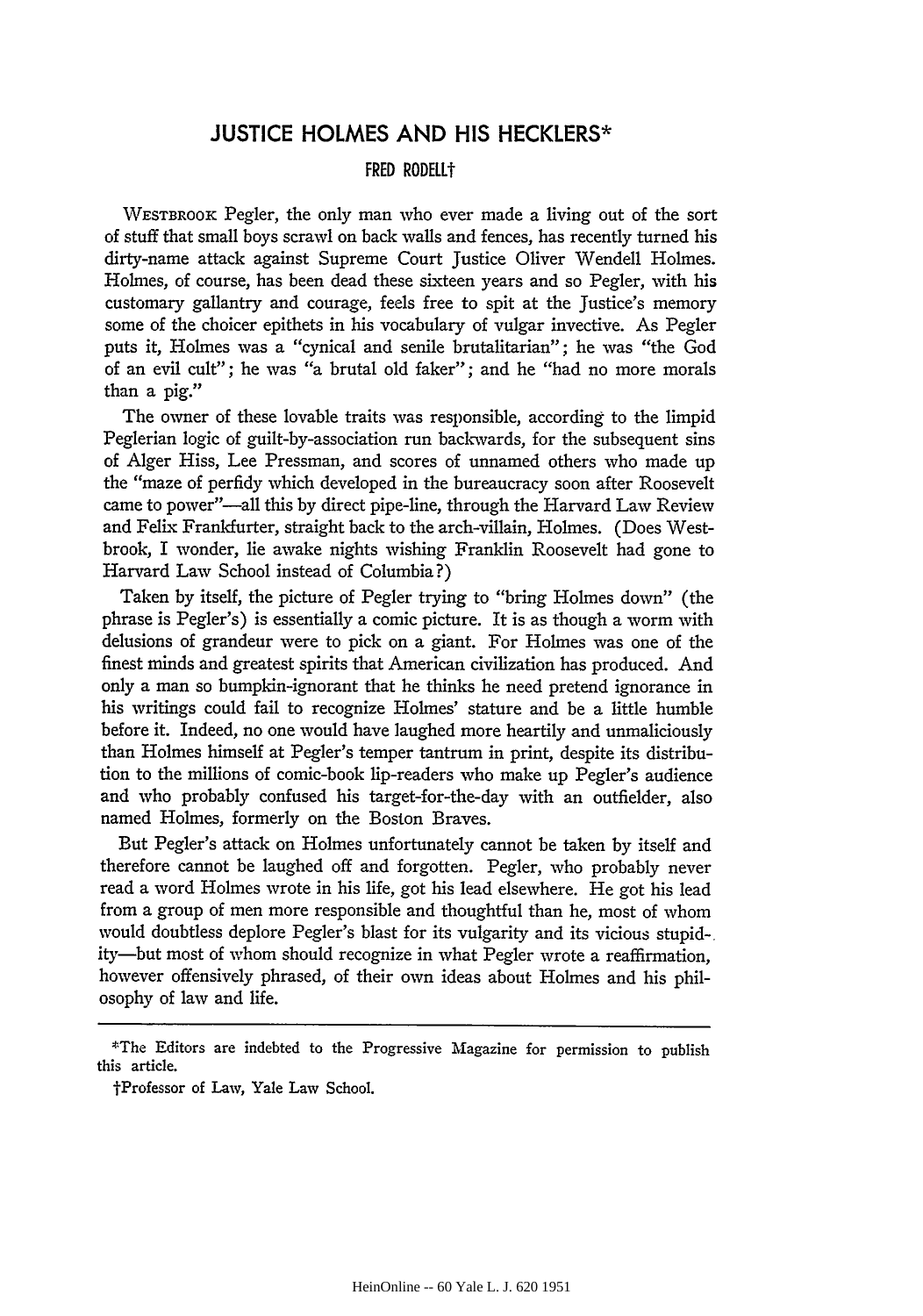# Thus Pegler makes extensive use in his column of a politely scholarly piece on "The Secret of Mr. Justice Holmes" which was written by a respectable San Francisco lawyer named Harold McKinnon, was published last year in the eminently proper American Bar Association Journal, and was later reprinted as a pamphlet with a laudatory foreword by Professor Mortimer Adler of Chicago who also believes in The Great Books.

According to Mr. McKinnon, the "secret" of Holmes was that, though he had "a very bad philosophy . . . fundamentally indistinguishable from the amoral realism of those regimes of force and power that are the scandal of the century" (which is a long-winded way of calling Holmes either a fascist or a communist), he nevertheless attained great fame because of "the simple fact that in the high realm of the intellect we have lost our principles." Hence Holmes' "philosophy is a symbol of our intellectual wretchedness, a conspicuous example of our abandonment of those spiritual, philosophical and moral truths that have been the life of" etc. And Professor Adler of The Great Books says, in introducing McKinnon, "his diagnosis is deadly accurate." Just how far are McKinnon and Adler away from Pegler?

Nor did the more erudite efforts to disparage Holmes' reputation and undermine his influence begin with McKinnon and Adler. For roughly ten years, the assault on Holmes and what he stood for has been out in the open-certainly since Fathers John Ford and Francis Lucey published separate attacks on the Justice back in 1942. The bluntness of Holmes' pre-Peglerian belittlers is perhaps best illustrated by the title of a 1945 article written by Ben Palmer, a Minneapolis lawyer, and printed, like the McKinnon piece, in the American Bar Association Journal; it was called "Hobbes, Holmes, and Hitler." And among those who have taken more restrained potshots at the Holmes prestige and philosophy is Professor Lon Fuller from-of all places-the Harvard Law School.

What lies at the bottom of all this desperate effort to discredit the almost legendary figure who at his death, and long before it, was hailed as the grand old man of U. S. law and as one of the great Americans of all time? Max Lerner, writing in the New York Post about the Pegler piece but apparently oblivious of the respectable soil from which it sprouted, opines that "in order to destroy the democratic idea you have to destroy democracy's dead heroes even more than its living champions." The explanation is too pat and too narrow; there is more behind even Pegler than this.

Says the Madison, Wisconsin, Capital Times, in an editorial typical of many throughout the country: "Pegler and his pack are currently out to destroy the name of . . . Holmes: The reason is obvious. Holmes was for many years the great champion of individual liberties on the court." That is getting a little closer, but only a little; too many of the Holmes critics believe, whether or not Pegler does, in the individual liberties that Holmes, as a judge, upheld.

In a recent issue of the Harvard Law Review (if Pegler will forgive my mentioning it) is an article by Professor Mark Howe, defending Holmes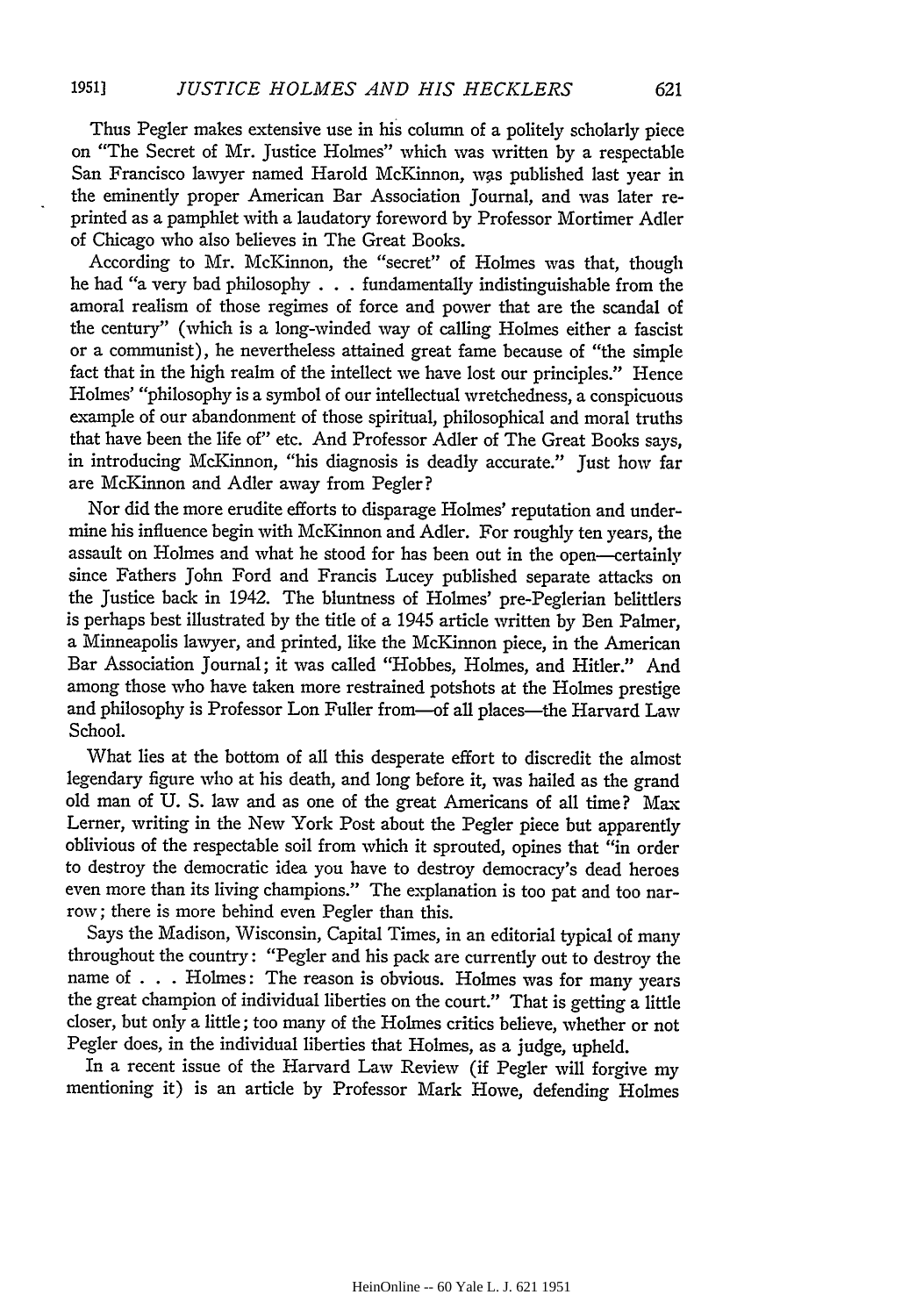against his critics including Howe's colleague, Professor Fuller. Early in the article Howe states: "The criticism of Fathers Ford and Lucey, popularized by Mr. Palmer and perverted by Mr. Pegler, is . . . firmly grounded in the Catholic philosophy of law" because "Holmes not only proclaimed himself a skeptic in matters of religion and denounced man's relentless effort to give human values a more than human significance, but he denied the existence of that law of nature upon which the Catholic philosophy of law is based."

Now the real roots of the assault on Holmes begin to show. There is no doubt that Catholic, and especially Jesuit, scholars plus Catholic laymen have been in the forefront of that assault. But to say this is by no means to saynor does Professor Howe imply or say it-that the whole shebang is a Catholic conspiracy against the name of Holmes. Indeed, one of the most devastating denunciations of Pegler's column appeared in a Catholic publication, the Commonweal. And, much more significantly, just as all Catholics are not joined in the onslaught on Holmes (the late Justice Murphy, for one, bitterly resented it) so that onslaught has a far broader base than its sometimes militant Catholic participants.

The single trait that binds together the critics of Mr. Justice Holmes-be they Catholics, Protestants or Jews-is a belief in some sort of Absolute, outside and beyond the minds of men. That Absolute may be strictly religious, or philosophical or jurisprudential or, more often, a combination of all three -and to those who believe, there is presumably comfort in believing. But with the comfort, also presumably, there goes a lurking fear, that the faith in something certain and superhuman may be shaken or shattered. It was that sort of fear that Holmes instilled, and still instills, in the faithful.

Holmes would have nothing of Absolutes. In religion he was an agnostic, in philosophy a skeptic, in law a realist. The notion of any sort of ultimate truth, above the capacity of the human mind to create or affect, was abhorrent to him. He was expressing far more than liberal legal doctrine when he wrote: "When men have realized that time has upset many fighting faiths, they may come to believe even more than they believe the very foundations of their own conduct that the ultimate good desired is better reached by free trade in ideas-that the best test of truth is the power of the thought to get itself accepted in the competition of the market and that truth is the only ground upon which their wishes can safely be carried out."

By "competition of the market" he meant, of course, competition with other ideas in the minds of men. And this "best test of truth" was his answer to all the absolutes of authoritarianism, to having the answers handed down from somewhere on high. It was also his tribute to the essential dignity and decency of human beings.

This deeply democratic faith in man's power of reason is what Holmes' detractors slur over or ignore when they denounce his philosophy, whether politely or otherwise, as totalitarian-tended and hence unAmerican. Such denunciations stem in part from the denouncers' own emotional need to feel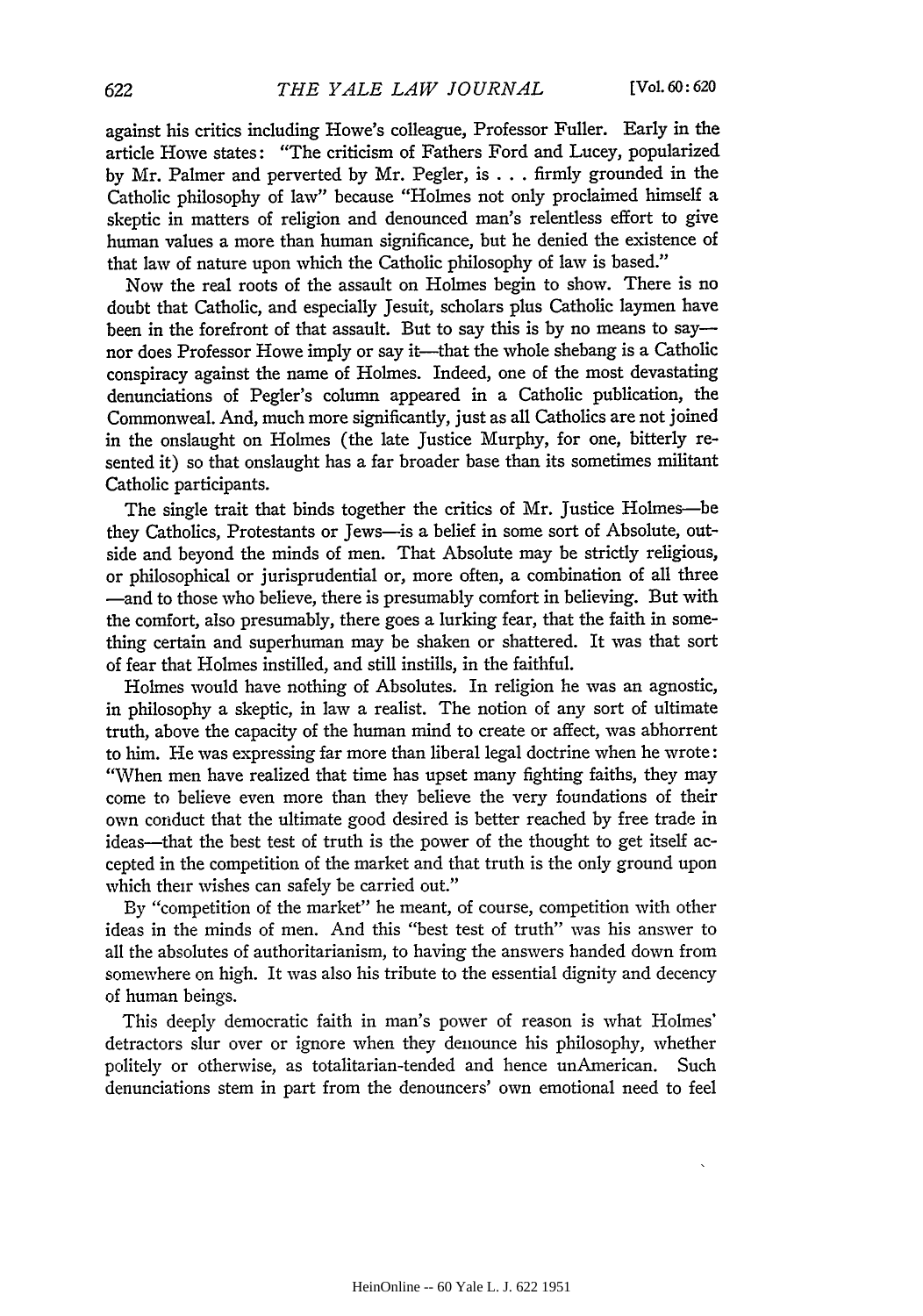## 623

that their personal dependence on some sort of safe-and-sound cosmic morality -- call it God or Ultimate Truth or Natural Law-must be a part of every patriot's creed, that skepticism and Americanism are antithetical (a notion that would have amused some of our best-known patriots of the past). But these denunciations also stem from a complete misunderstanding, so stark as almost to seem deliberate, of the realism about law and life that was the touchstone of all Holmes' thinking.

Holmes hated humbug. He was not one to confuse words with things. The conventional way of scholarship, especially in the law, with its concentration on abstract principles and concepts and rules to the disregard of down-to-earth facts, was anathema to Holmes. And so a large part of his work was devoted to digging beneath the deceptive claptrap of word-thinking and to finding and stating the realities of living law.

His insistent realism led Holmes to proclaim many unpleasant truths about the way law works, truths which the word believers, complacent in their conceptual clouds, found hard to face. One of his most-quoted shockers went to the effect that all that law really amounts to is what a bad man cannot get away with-that is, what an utterly lawless and immoral person cannot do without being legally punished for it. And much of Holmes' stuff, in and out of the field of law, stresses force-whether of police or armies-as the ultimate arbiter today of men's affairs.

It is to this sort of unpalatable realism-the truth of which could be bitterly attested by most of the world's peoples today (and why should the U. S. bother to build atom bombs if right makes might?)-that Holmes' attackers point when they call him totalitarian or worse. What they conveniently overlook, as even the most scholarly of them quote Holmes out of context, is that Holmes here was merely describing what is; he was not purporting to say what *ought to be.* Indeed, in the very speeches and articles most commonly cited against him, Holmes took pains to make clear that he was not defending the *status quo* which he described, that his realistic analyses were meant as a basis from which intelligent improvement might spring, that his skepticism had never bred in him the cynicism of defeat and despair, and that, in the realm of *ought-to-be,* he held strong moral and ethical views concerning decency and justice among mankind.

The reason why his disparagers persist in confusing Holmes' *is* with his *ought-to-be* and in closing their eyes to his clear moral sense of the good, the decent, the desirable, goes straight back to Holmes' impatience with Absolutes. His critics, authoritarians all, will accept no moral code as truly moral that does not embody a set of timeless superhuman principles; to them, a system of ethics which finds its sole source and its outer limits in the minds of men is a contradiction in terms. To Holmes, who asked for no ultimate answers, morality was no less moral—and perhaps a little more moral—because it was the product of the innate decency of human beings.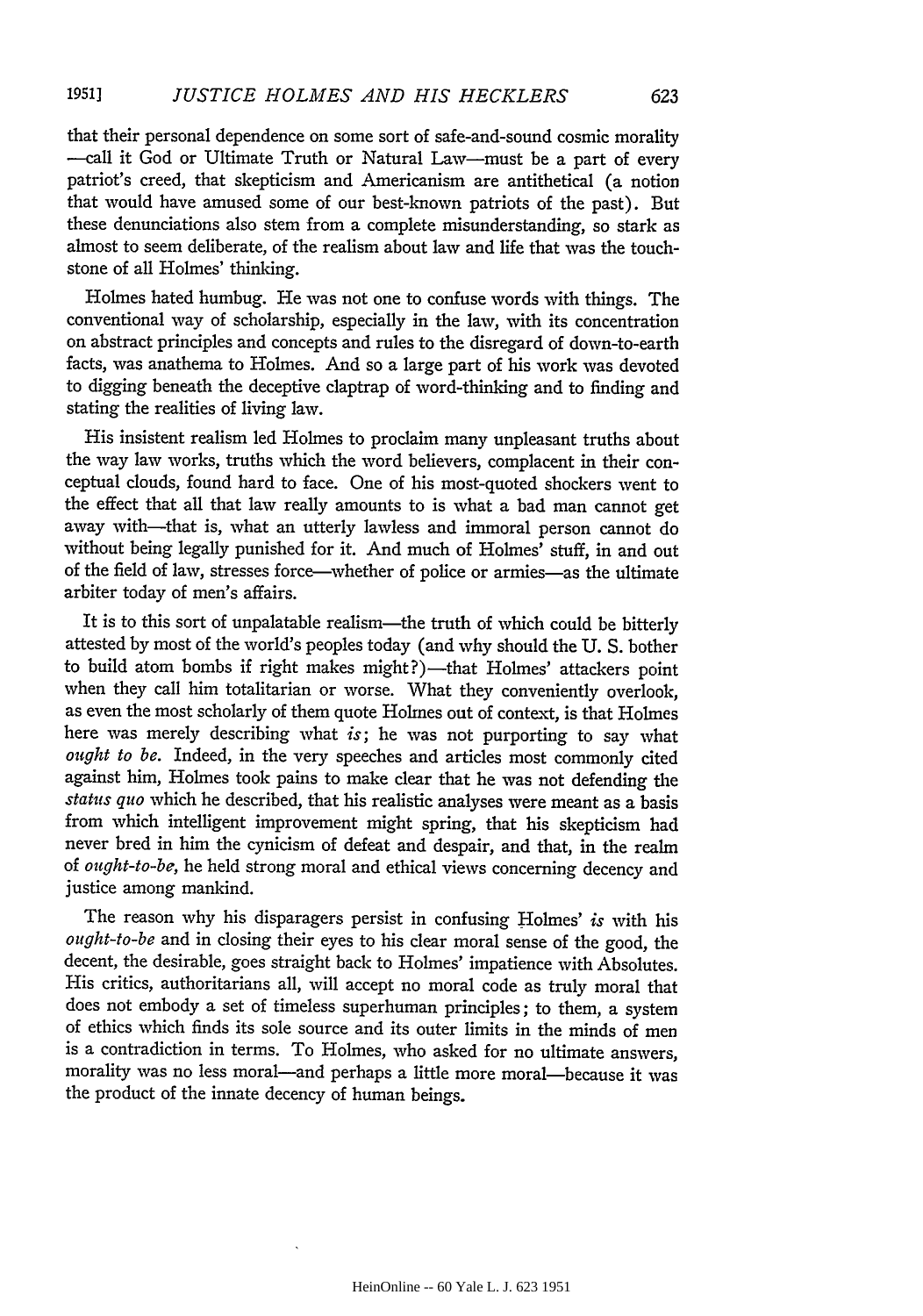When Holmes enraged the legal authoritarians by scoffing at their concept of Natural Law-a supposed body of absolutes by which all manmade laws should be tested-he did not mean that all manmade laws were good, nor that manmade laws should not be judged in the light of ethical values, nor that manmade laws should not constantly be changed to better achieve the ethical ends of fairness and justice. He meant only that any ethical values or ends to which laws could and should be related would always have to come out of mortal minds rather than out of some jurisprudential heaven.

A couple of Holmes' best-known epigrams are aimed at the authoritarianism implicit in Natural Law: "The common law is not a brooding omnipresence in the sky." "The life of the law has not been logic; it has been experience." For Holmes saw that those who claimed for their ideas, as he never did, a validity apart from the facts of life, a validity said to be grounded in the abstractions of logic or the absolutes of Natural Law, were in essence trying to raise those ideas to a stature not inherent in the ideas themselves and so scare away any irreverent skeptics who might want to ask Why.

Small wonder, then, that the boys who know all the answers, be they columnists or scholars, have been trying to "bring Holmes down." They know him, even sixteen years dead, as their mortal---or maybe immortal---enemy. So long as his words can still be read, their philosophy and their teachings are insecure.

For so long as Holmes' words can still be read, they will penetrate and influence the minds of the men who read them-those human minds to which Holmes' whole credo paid such respect. And if the men who read Holmes read his detractors too, they will see which of the two conflicting views of life is more nearly fascist (authoritarianism is the essence of fascism) and which is more deeply democratic (democracy postulates the intelligence of each individual man). Perhaps they will also come to see some element of moral cowardice in him who turns to Absolutes for solace and some touch of intellectual arrogance in him who tries to impose his Absolutes on others.

Justice Holmes had the moral courage to accept uncertainty and the intellectual humility to know that he could not know-This is Truth.